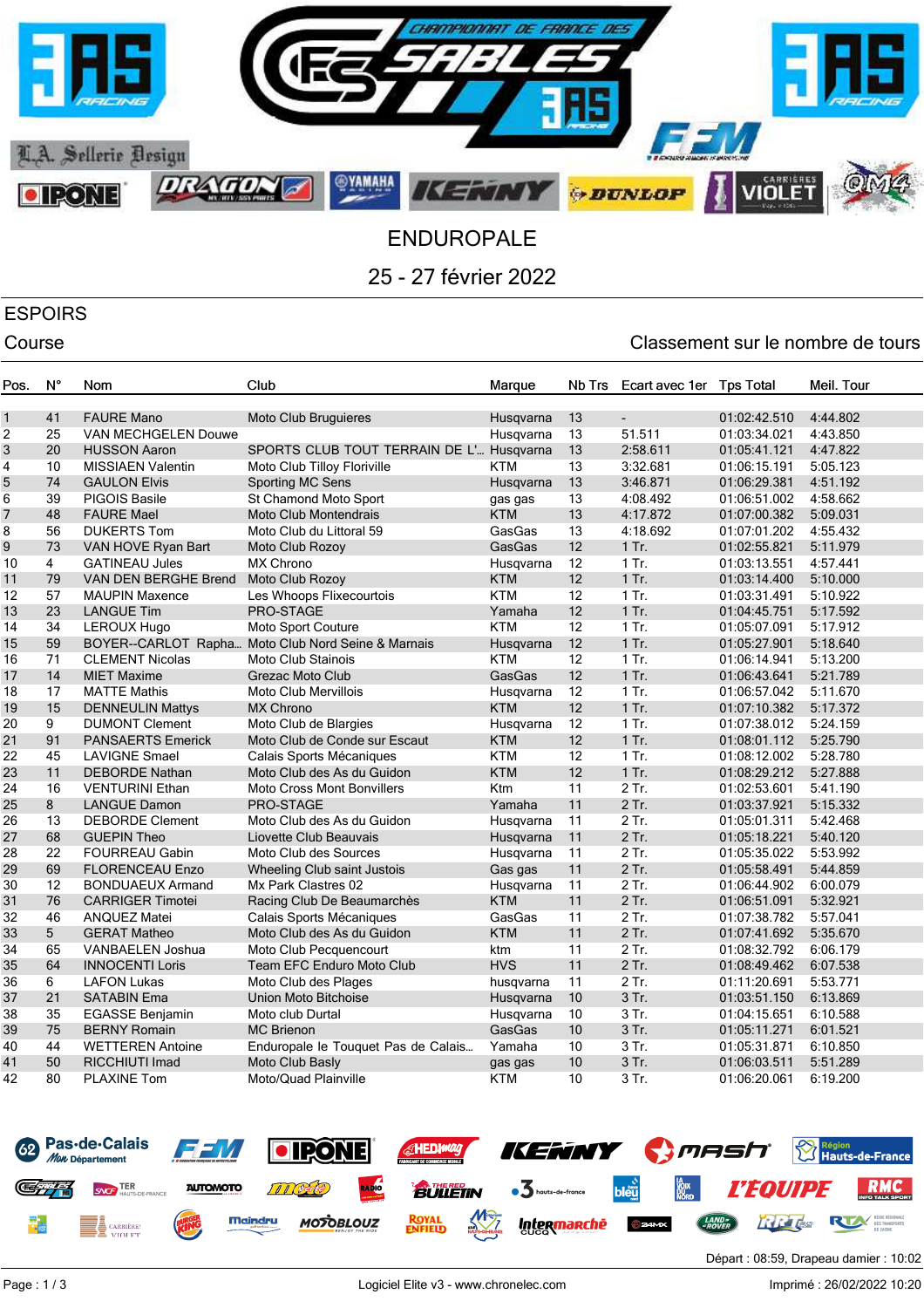

25 - 27 février 2022

## ESPOIRS

## Course Course Course Course Course Course Course Course Course Course Course Course Course Course Course Cours

| Pos. | $N^{\circ}$    | Nom                                                                 | Club                                | Marque           | Nb Trs           | Ecart avec 1er | <b>Tps Total</b> | Meil. Tour     |
|------|----------------|---------------------------------------------------------------------|-------------------------------------|------------------|------------------|----------------|------------------|----------------|
| 43   | 53             | <b>PELTIER Martin</b>                                               | Les Whoops Flixecourtois            | Kawazaki         | 10               | 3 Tr.          | 01:06:24.081     | 6:03.611       |
| 44   | 42             | CHRISTIAENS Adam                                                    | Moto Kids Des Sables                | GasGas           | 10               | 3 Tr.          | 01:08:45.322     | 5:59.470       |
| 45   | 3              | <b>ESCOUBET Tim</b>                                                 | Moto Club des Plages                | Husqvarna        | 10               | 3 Tr.          | 01:09:12.882     | 6:30.308       |
| 46   | 43             | <b>LOISEL Enzo</b>                                                  | Enduropale le Touquet Pas de Calais | Husqvarna        | 10               | 3 Tr.          | 01:09:31.902     | 6:33.172       |
| 47   | 85             | <b>AMOURETTE Antoine</b>                                            | <b>Moto Club Doullennais</b>        | <b>KTM</b>       | 10               | 3 Tr.          | 01:10:35.212     | 6:16.139       |
| 48   | 52             | <b>GELFUSA Tao</b>                                                  | Stanislas Moto Club                 | <b>KTM</b>       | 9                | 4 Tr.          | 01:02:45.410     | 6:33.580       |
| 49   | 49             | <b>LESENS Sacha</b>                                                 | Moto Club Basly                     | Husqvarna        | $9\,$            | 4 Tr.          | 01:03:23.581     | 6:37.979       |
| 50   | 67             | <b>CADRON Thibo</b>                                                 | Moto Club de Conde sur Escaut       | Husqvarna        | 9                | 4 Tr.          | 01:04:24.611     | 6:28.782       |
| 51   | 60             | GIACOMOTTI Alessandro                                               | <b>Moto Club Haut Saonois</b>       | <b>KTM</b>       | 9                | 4 Tr.          | 01:05:22.721     | 6:33.470       |
| 52   | 61             | <b>STEFANI Emilio</b>                                               | <b>MX TEAM BERSAILLIN</b>           | <b>KTM</b>       | 9                | 4 Tr.          |                  | 6:55.568       |
|      | 66             |                                                                     |                                     |                  |                  | 4 Tr.          | 01:06:41.301     |                |
| 53   |                | <b>DUTRY Timeo</b>                                                  | Les Whoops Flixecourtois            | <b>KTM</b>       | $\boldsymbol{9}$ | 4 Tr.          | 01:06:56.351     | 6:29.610       |
| 54   | 30             | <b>LESOIL Lea</b>                                                   | Mx Park Clastres 02                 | <b>KTM</b>       | 9                |                | 01:06:59.212     | 6:45.108       |
| 55   | 86             | <b>LIPSCOMB Lucas</b>                                               | Moto Club Des Etangs                | Yamaha           | $\boldsymbol{9}$ | 4 Tr.          | 01:07:20.422     | 7:03.839       |
| 56   | 90             | BARRAUD-FRANTZ Pierre Moto Club des ESTEYS                          |                                     | <b>KTM</b>       | 9                | 4 Tr.          | 01:08:16.422     | 7:00.281       |
| 57   | 78             | <b>JOUANNE Matheo</b>                                               | Normandie Mx Club                   | <b>KTM</b>       | 9                | 4 Tr.          | 01:09:37.362     | 7:20.720       |
| 58   | 24             | <b>VERNIEUWE Noa</b>                                                | Moto Club Cappellois                | gas gas          | 8                | 5 Tr.          | 01:03:07.250     | 6:08.420       |
| 59   | 70             | <b>JEAN Satine</b>                                                  | Moto Club Basly                     | <b>KTM</b>       | $\bf 8$          | 5 Tr.          | 01:04:17.901     | 7:55.310       |
| 60   | 33             | <b>BEAU Leonard</b>                                                 | Sporting MC Sens                    | <b>KTM</b>       | 8                | 5 Tr.          | 01:04:32.321     | 7:43.712       |
| 61   | 88             | <b>JAUNIN Axel</b>                                                  | <b>MC Holeshot Herbretais</b>       | Yamaha           | $\bf 8$          | 5 Tr.          | 01:05:15.851     | 7:02.478       |
| 62   | 84             | <b>ERNOTTE Ophelie</b>                                              | Mx Moulins Motoclub                 | Husqvarna        | 8                | 5 Tr.          | 01:06:33.961     | 7:34.969       |
| 63   | 51             | <b>RAMON Ernest</b>                                                 | Enduropale le Touquet Pas de Calais | <b>HUSQVAR 8</b> |                  | 5 Tr.          | 01:07:24.482     | 7:43.929       |
| 64   | 72             | <b>VIARD Paul</b>                                                   | MX Chrono                           | <b>KTM</b>       | 8                | 5 Tr.          | 01:07:54.172     | 7:10.720       |
| 65   | 81             | <b>VANTILBURG Sem</b>                                               | Enduropale le Touquet Pas de Calais | <b>KTM 85</b>    | $\bf 8$          | 5 Tr.          | 01:10:42.362     | 7:11.099       |
| 66   | 58             | <b>HANQUEZ Arthur</b>                                               | Moto Club du Littoral 59            | Yamaha           | $\overline{7}$   | 6 Tr.          | 01:02:51.510     | 8:17.739       |
| 67   | 62             | <b>MARCQ Waban</b>                                                  | Enduropale le Touquet Pas de Calais | KAWASAKI 7       |                  | 6 Tr.          | 01:04:18.511     | 8:22.100       |
| 68   | 54             | DOS SANTOS Auguste                                                  | Moto Club Dinannais                 | <b>KTM</b>       | 7                | 6 Tr.          | 01:06:43.551     | 8:03.860       |
| 69   | 89             | <b>CHAMPAGNE Noah</b>                                               | <b>Mx Moulins Motoclub</b>          | <b>KTM</b>       | $\overline{7}$   | 6 Tr.          | 01:07:29.702     | 6:54.331       |
| 70   | 31             | <b>TOUPIN Mahe</b>                                                  | Moto Club De La Vesgre              | <b>KTM</b>       | $\overline{7}$   | $6$ Tr.        | 01:09:39.172     | 9:15.929       |
| 71   | 77             | <b>EVELOY Brice</b>                                                 | Rando Trails Compiegnois            | husqvarna        | $\overline{7}$   | 6 Tr.          | 01:12:21.041     | 9:26.930       |
| 72   | 26             | <b>DEHEN Noe</b>                                                    | Ligny Racing Team                   | <b>KTM</b>       | 6                | 7 Tr.          | 01:05:33.051     | 9:58.939       |
| 73   | 82             | <b>PAGET Milo</b>                                                   | Moto Club Team Jura Cross           | <b>HVA</b>       | 5                | 8 Tr.          | 01:15:00.521     | 12:01.080      |
|      |                | Non Classés (Exigences : Obligation de franchir la ligne d'arrivée) |                                     |                  |                  |                |                  |                |
| 74   | 18             | <b>SAINTENOY Remy</b>                                               | <b>MX Chrono</b>                    | gasgas           | 7                | 6 Tr.          | 00:43:43.711     | 5:42.510       |
| 75   | 55             | <b>DOS SANTOS Arthur</b>                                            | <b>Moto Club Dinannais</b>          | <b>KTM</b>       | $\,6$            | 7 Tr.          | 00:48:05.562     | 7:33.620       |
| 76   | 83             | PREVOST Louka                                                       | Enduropale le Touquet Pas de Calais | <b>KTM</b>       | 5                | 8 Tr.          | 00:37:06.322     | 6:09.998       |
| 77   | 29             | <b>DUNET Robin</b>                                                  | Sud Morvan MC                       | <b>KTM</b>       | 3                | 10 Tr.         | 00:19:06.291     | 5:58.260       |
| 78   | 37             | PARISOT Alban                                                       | M. Foyer rural de Faulx             | <b>KTM</b>       | 3                | 10 Tr.         | 00:30:07.283     | 12:03.082      |
| 79   | 47             | <b>COLLERY Matt</b>                                                 | Liovette Club Beauvais              | Husqvarna        | $\overline{c}$   | 11 Tr.         | 00:11:39.011     | 6:42.089       |
| 80   | $\overline{2}$ | <b>JENARD Achile</b>                                                | Enduropale le Touquet Pas de Calais | <b>KTM</b>       | $\mathbf{1}$     | 12 Tr.         | 00:04:19.912     | $\blacksquare$ |
| 81   | 32             | <b>TOUPIN Theo</b>                                                  | Moto Club De La Vesgre              | Husqvarna        | $\mathbf{1}$     | 12 Tr.         | 00:07:24.423     | $\blacksquare$ |
| 82   | 36             | LABAZ Maxime                                                        | Moto Club Rumillien                 | <b>KTM</b>       | $\mathbf{0}$     |                |                  |                |
|      |                |                                                                     |                                     |                  |                  |                |                  |                |